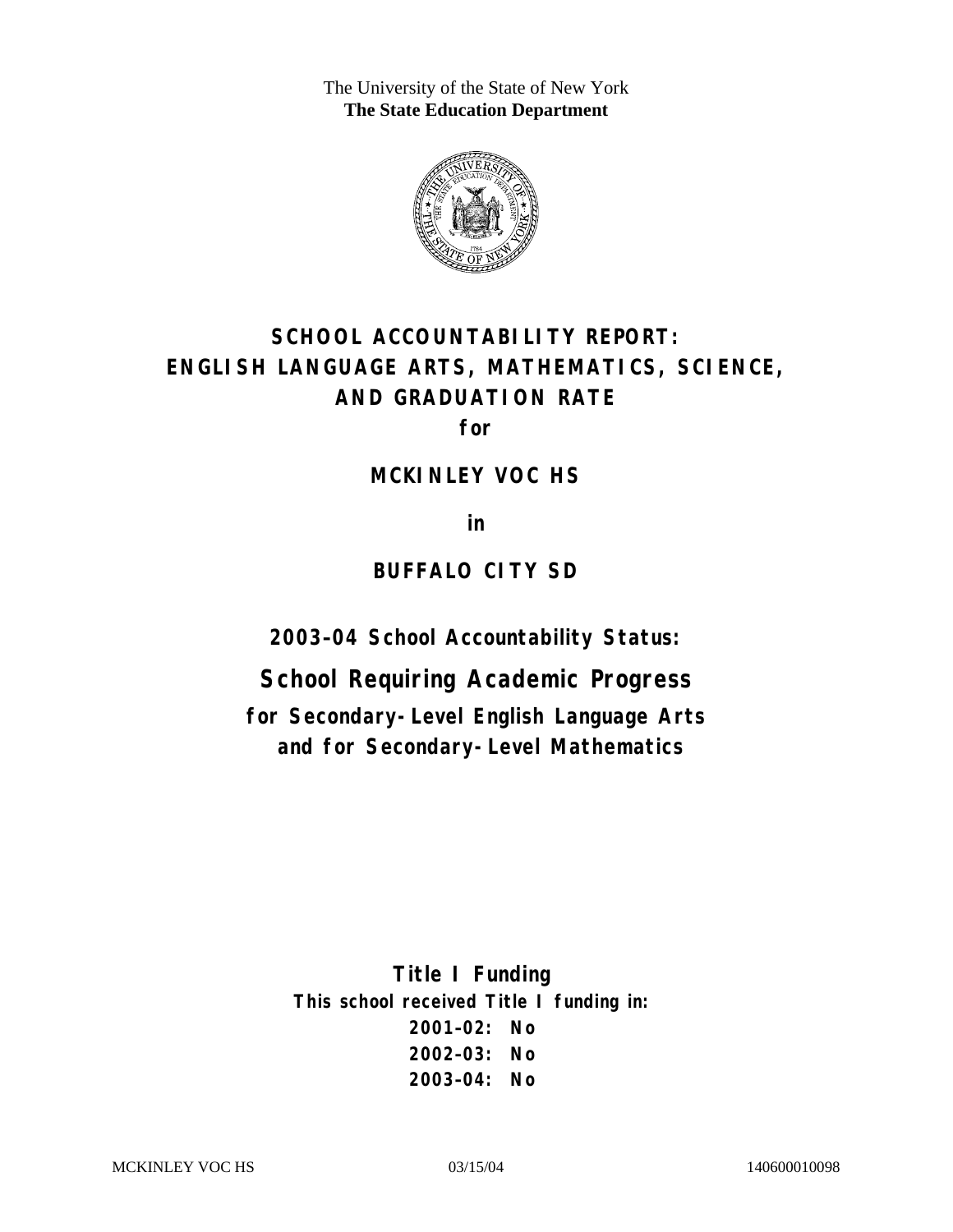### **District/School Accountability Status Categories**

The list below defines the district or school status categories under New York State's district and school accountability system, which is divided into a Federal Title I component and a State component. A district or school that does not receive Title I funding in a school year does not have a federal status in that year. Schools receiving Title I funds that are not in good standing must provide school choice for their students; those in need of improvement year 2 and beyond must also provide Supplemental Education Services to eligible students. Other consequences for districts and schools not in good standing can be found at: www.emsc.nysed.gov/deputy/nclb/accountability/siinfo.htm. To be removed from any improvement status, a district or school must make Adequate Yearly Progress (AYP) for two consecutive years, or in the case of a School Under Registration Review, achieve the performance targets established for the school by the Commissioner.

**District/School in Good Standing:** A district or school is considered to be in good standing if it has not been identified as a District or School in Need of Improvement, Requiring Corrective Action, Planning for Restructuring, or Requiring Academic Progress, or as a School Under Registration Review.

**District/School Requiring Academic Progress:** Under the State component of New York's accountability system, a district or school that did not make AYP in the same grade and subject for two consecutive years is considered a School Requiring Academic Progress (Year 1) the following year. In each succeeding year that the school fails to make AYP, the year designation is incremented by one.

**District/School in Need of Improvement (Year 1):** A district or school that has not made AYP for two consecutive years in the same grade or subject while receiving Title I funds is considered a District/School in Need of Improvement (Year 1) the following year.

**District/School in Need of Improvement (Year 2):** A District or School in Need of Improvement (Year 1) that does not make AYP in the grade or subject for which it was identified while receiving Title I funds is considered a District or School in Need of Improvement (Year 2) the following year.

**District/School Requiring Corrective Action:** A District or School in Need of Improvement (Year 2) that does not make AYP in the grade or subject for which it was identified while receiving Title I funds is considered a District or School Requiring Corrective Action the following year.

**District/School Planning for Restructuring:** A District or School Requiring Corrective Action that does not make AYP in the grade or subject for which it was identified while receiving Title I funds is considered a District or School Planning for Restructuring the following year.

**School Under Registration Review (SURR):** Schools that are farthest from the State standard and have been determined by the Commissioner to be most in need of improvement are Schools Under Registration Review. These schools must achieve performance targets specified by the Commissioner of Education in their area(s) of identification within a prescribed timeframe or risk having their registration revoked by the Board of Regents.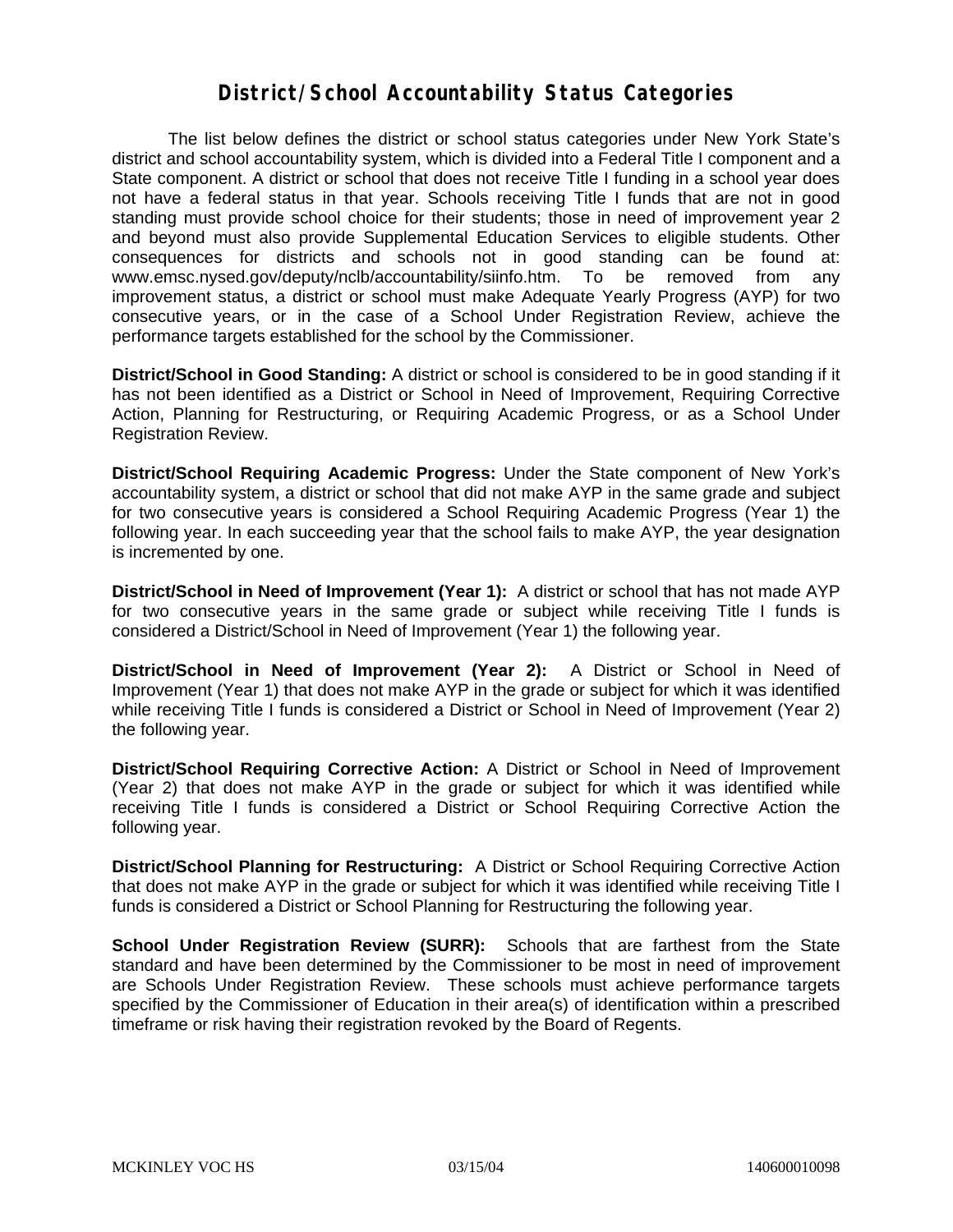# **Secondary-Level English Language Arts**

Definitions of terms, such as Performance Index and Effective Annual Measurable Objective (AMO), are in the glossary, which is the last page of this report.

#### **For a school to make Adequate Yearly Progress (AYP) in 2002–03, every accountability group must make AYP.**

**For an accountability group to make AYP in 2002–03,** it must meet its Effective AMO *or* make safe harbor (*2002–03 Performance* and *Standards*). To meet the Effective AMO, the Performance Index for each group with 30 or more cohort members must equal or exceed the Effective AMO. To make safe harbor, the Performance Index of each of these groups must equal or exceed its ELA safe harbor target *and* the group must meet the graduation-rate qualification for safe harbor. (See the graduation-rate page of this report for further information on meeting the graduation-rate qualification for safe harbor.)

*ELA Safe Harbor Targets:* The secondary-level 2002–03 ELA Safe Harbor Target is calculated by using the following equation: 2001–02 PI + (200 – the 2001–02 PI) <sup>×</sup> 0.10. The 2003–04 ELA Safe Harbor Target is calculated by using the following equation: 2002–03 PI + (200 – the 2002–03 PI)  $\times$  0.10. The 2003–04 target is provided for groups whose PI was below the Effective AMO in 2002–03.

| <b>Accountability Group</b>       | 2002-03 Performance*                                        |                      |                  | 2002-03 Standards                   | <b>Made</b>                                                           | 2003-04                                |                                     |
|-----------------------------------|-------------------------------------------------------------|----------------------|------------------|-------------------------------------|-----------------------------------------------------------------------|----------------------------------------|-------------------------------------|
|                                   | Count of 1999<br>Accountability<br>Cohort<br><b>Members</b> | Performance<br>Index | Effective<br>AMO | <b>ELA Safe</b><br>Harbor<br>Target | Met the<br><b>Graduation-Rate</b><br>Qualification for<br>Safe Harbor | AYP in<br><b>ELA</b> in<br>$2002 - 03$ | <b>ELA Safe</b><br>Harbor<br>Target |
| All Students                      | 246                                                         | 139                  | 135              |                                     | Yes                                                                   | <b>Yes</b>                             |                                     |
| <b>Students with Disabilities</b> | 19                                                          |                      |                  |                                     |                                                                       |                                        |                                     |
| American Indian/Alaskan Native    | 6                                                           |                      |                  |                                     |                                                                       |                                        |                                     |
| <b>Black</b>                      | 103                                                         | 138                  | 132              |                                     | Yes                                                                   | <b>Yes</b>                             |                                     |
| Hispanic                          | 29                                                          |                      |                  |                                     |                                                                       |                                        |                                     |
| Asian or Pacific Islander         | 5                                                           |                      |                  |                                     |                                                                       |                                        |                                     |
| White                             | 103                                                         | 144                  | 132              |                                     | Yes                                                                   | <b>Yes</b>                             |                                     |
| <b>Limited English Proficient</b> |                                                             |                      |                  |                                     |                                                                       |                                        |                                     |
| Economically Disadvantaged        | 146                                                         | 131                  | 133              | 133                                 | Yes                                                                   | <b>No</b>                              | 138                                 |
| Final AYP Determination           |                                                             |                      |                  |                                     |                                                                       | <b>No</b>                              |                                     |

\*For schools with fewer than thirty 1999 accountability cohort members, 1998 and 1999 cohort data were combined to determine counts and PIs.

\*\*Groups with a "\*\*" are not required to meet the graduation-rate qualification for safe harbor, because fewer than 30 members in the 1998 graduation-rate cohort were in those groups.

**State accountability status in secondary-level English language arts: School Requiring Academic Progress Year 1** 

Title I accountability status in secondary-level English language arts: School Status Not Applicable, did not use Title I funds in one school **y ear**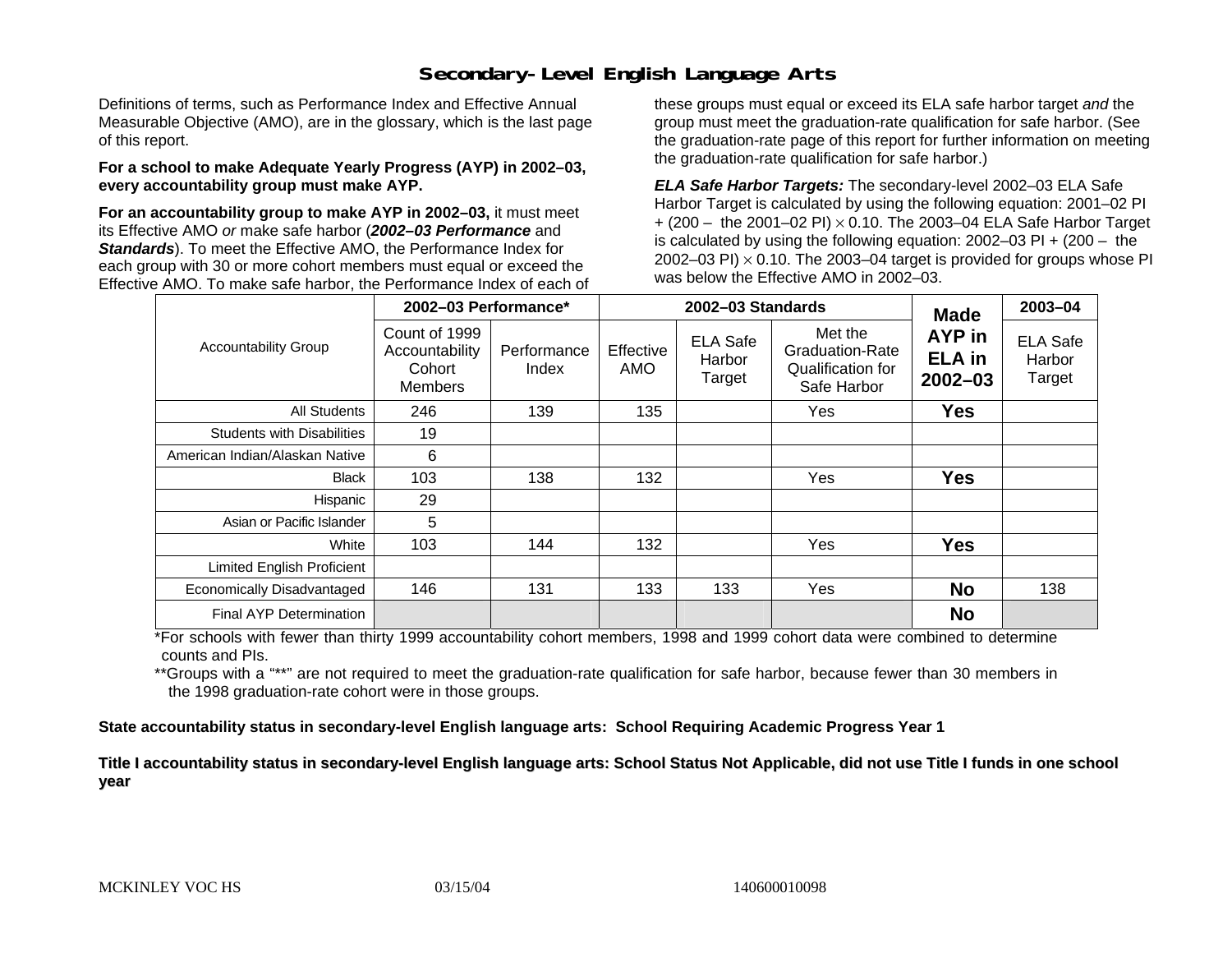# **Secondary-Level Mathematics**

Definitions of terms, such as Performance Index and Effective Annual Measurable Objective (AMO), are in the glossary, which is the last page of this report.

#### **For a school to make Adequate Yearly Progress (AYP) in 2002–03, every accountability group must make AYP.**

**For an accountability group to make AYP in 2002–03,** it must meet its Effective AMO *or* make safe harbor (*2002–03 Performance* and *Standards*). To meet the Effective AMO, the Performance Index for each group with 30 or more cohort members must equal or exceed the Effective AMO. To make safe harbor, the Performance Index of each of these groups must equal or exceed its math safe harbor target *and* the group must meet the graduation-rate qualification for safe harbor. (See the graduation-rate page of this report for further information on meeting the graduation-rate qualification for safe harbor.)

*Math Safe Harbor Targets:* The secondary-level 2002–03 Math Safe Harbor Target is calculated by using the following equation: 2001–02 PI + (200 – the 2001–02 PI) × 0.10. The 2003–04 Math Safe Harbor Target is calculated by using the following equation: 2002–03 PI + (200  $-$  the 2002–03 PI)  $\times$  0.10. The 2003–04 target is provided for groups whose PI was below the Effective AMO in 2002–03.

| <b>Accountability Group</b>       | 2002-03 Performance*                                        |                      |                  | 2002-03 Standards             | <b>Made</b>                                                           | 2003-04                          |                               |
|-----------------------------------|-------------------------------------------------------------|----------------------|------------------|-------------------------------|-----------------------------------------------------------------------|----------------------------------|-------------------------------|
|                                   | Count of 1999<br>Accountability<br>Cohort<br><b>Members</b> | Performance<br>Index | Effective<br>AMO | Math Safe<br>Harbor<br>Target | Met the<br><b>Graduation-Rate</b><br>Qualification for<br>Safe Harbor | AYP in<br>Math in<br>$2002 - 03$ | Math Safe<br>Harbor<br>Target |
| All Students                      | 246                                                         | 92                   | 125              | 91                            | Yes                                                                   | <b>Yes</b>                       | 103                           |
| <b>Students with Disabilities</b> | 19                                                          |                      |                  |                               |                                                                       |                                  |                               |
| American Indian/Alaskan Native    | 6                                                           |                      |                  |                               |                                                                       |                                  |                               |
| <b>Black</b>                      | 103                                                         | 84                   | 122              | 79                            | Yes                                                                   | <b>Yes</b>                       | 96                            |
| Hispanic                          | 29                                                          |                      |                  |                               |                                                                       |                                  |                               |
| Asian or Pacific Islander         | 5                                                           |                      |                  |                               |                                                                       |                                  |                               |
| White                             | 103                                                         | 102                  | 122              | 104                           | Yes                                                                   | <b>No</b>                        | 112                           |
| Limited English Proficient        |                                                             |                      |                  |                               |                                                                       |                                  |                               |
| Economically Disadvantaged        | 146                                                         | 86                   | 123              | 94                            | Yes                                                                   | <b>No</b>                        | 97                            |
| <b>Final AYP Determination</b>    |                                                             |                      |                  |                               |                                                                       | <b>No</b>                        |                               |

\*For schools with fewer than thirty 1999 accountability cohort members, 1998 and 1999 cohort data were combined to determine counts and PIs.

\*\*Groups with a "\*\*" are not required to meet the graduation-rate qualification for safe harbor, because fewer than 30 members in the 1998 graduation-rate cohort were in those groups.

**State accountability status in secondary-level mathematics: School Requiring Academic Progress Year 1** 

Title I accountability status in secondary-level mathematics: School Status Not Applicable, did not use Title I funds in one school year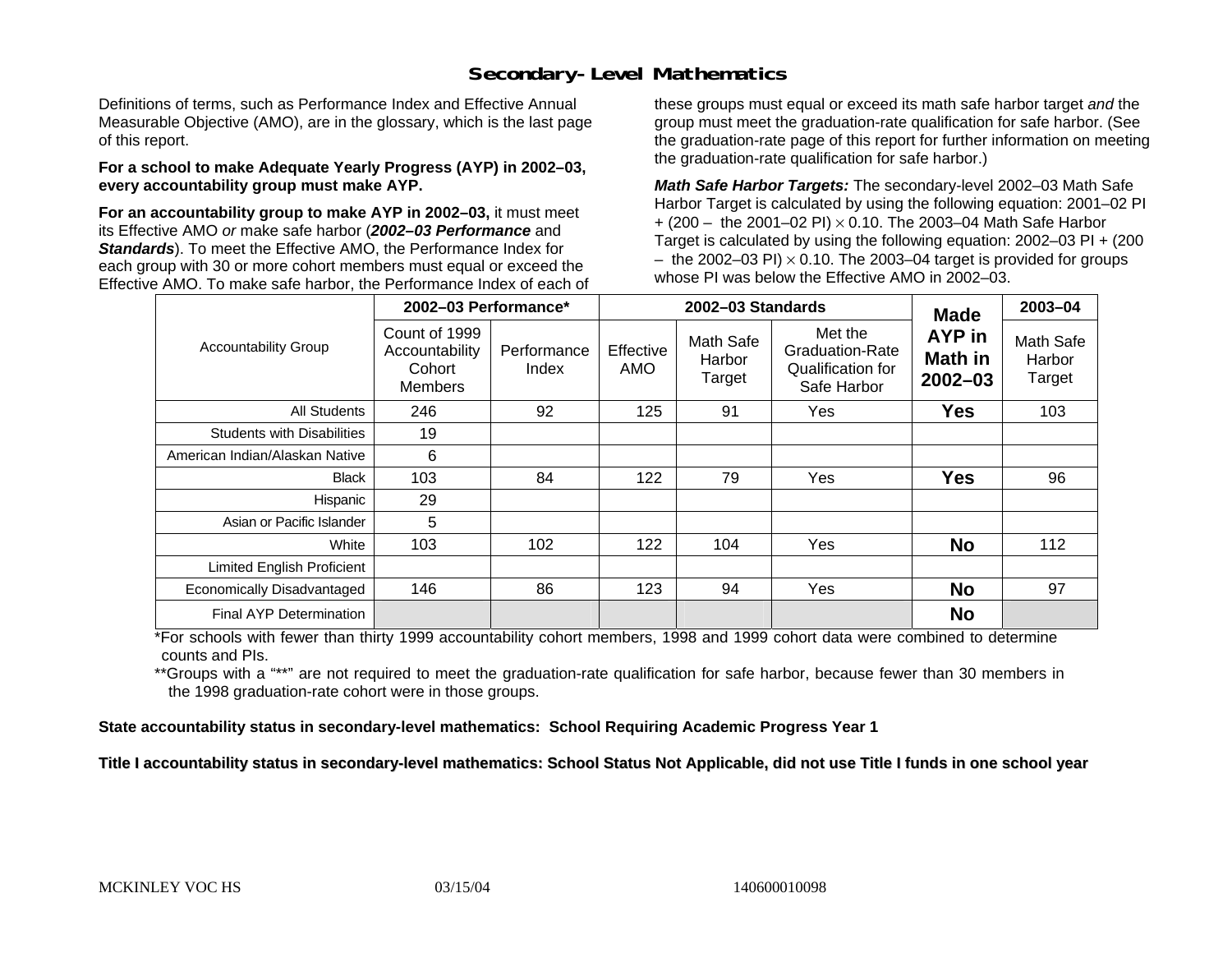# **Graduation Rate**

Definitions of terms, such as Progress Target and Adequate Yearly Progress (AYP), are in the glossary, which is the last page of this report.

*Made AYP in Graduation Rate in 2002–03:* For a school to make AYP in graduation rate, the Percent Earning a Local Diploma by August 31, 2002 for the "All Students" group must equal or exceed the Graduation-Rate Standard or the Graduation-Rate Progress Target.

*Qualification for Safe Harbor in Secondary-Level ELA and Math:* For an accountability group to be considered Qualified for Safe Harbor in Secondary-Level ELA and Math, the Percent Earning a Local Diploma

by August 31, 2002 must equal or exceed the Graduation-Rate Standard or the Graduation-Rate Progress Target for that group.

*Graduation-Rate Progress Targets:* The 2002–03 Graduation-Rate Progress Target is calculated by adding one point to the Percent Earning a Local Diploma by June 30, 2002. The 2003–04 Graduation-Rate Target is calculated by adding one point to the Percent Earning a Local Diploma by August 31, 2002. This target is provided for each group whose Percent Earning a Local Diploma by August 31, 2002 is below the Graduation-Rate Standard in 2002–03. Groups with fewer than 30 cohort members are not subject to this criterion.

|                                   | 2002-03 Performance                                              |                                                          | 2002-03 Standards               |                                           |                                                                             | 2002-03                                                                   | 2003-04                                   |
|-----------------------------------|------------------------------------------------------------------|----------------------------------------------------------|---------------------------------|-------------------------------------------|-----------------------------------------------------------------------------|---------------------------------------------------------------------------|-------------------------------------------|
| <b>Accountability Group</b>       | Count of<br>1998<br>Graduation-<br>Rate Cohort<br><b>Members</b> | Percent Earning a<br>Local Diploma by<br>August 31, 2002 | Graduation-<br>Rate<br>Standard | Graduation-<br>Rate<br>Progress<br>Target | <b>Made AYP</b><br><u>in</u><br><b>Graduation</b><br>Rate in<br>$2002 - 03$ | Qualified<br>for Safe<br>Harbor in<br>Secondary-<br>Level ELA<br>and Math | Graduation-<br>Rate<br>Progress<br>Target |
| All Students                      | 269                                                              | 74                                                       | 55                              |                                           | Yes                                                                         | Yes                                                                       |                                           |
| <b>Students with Disabilities</b> | 20                                                               |                                                          |                                 |                                           |                                                                             |                                                                           |                                           |
| American Indian/Alaskan Native    | 4                                                                |                                                          |                                 |                                           |                                                                             |                                                                           |                                           |
| <b>Black</b>                      | 108                                                              | 76                                                       | 55                              |                                           |                                                                             | Yes                                                                       |                                           |
| Hispanic                          | 36                                                               | 86                                                       | 55                              |                                           |                                                                             | Yes                                                                       |                                           |
| Asian or Pacific Islander         | 8                                                                |                                                          |                                 |                                           |                                                                             |                                                                           |                                           |
| White                             | 113                                                              | 70                                                       | 55                              |                                           |                                                                             | Yes                                                                       |                                           |
| Limited English Proficient        | 11                                                               |                                                          |                                 |                                           |                                                                             |                                                                           |                                           |
| Economically Disadvantaged        | 179                                                              | 79                                                       | 55                              |                                           |                                                                             | Yes                                                                       |                                           |
| <b>Final AYP Determination</b>    |                                                                  |                                                          |                                 |                                           | Yes                                                                         |                                                                           |                                           |

**State accountability status for graduation rate: School in Good Standing** 

Title I accountability status for graduation rate: School Status Not Applicable, did not use Title I funds in one school year